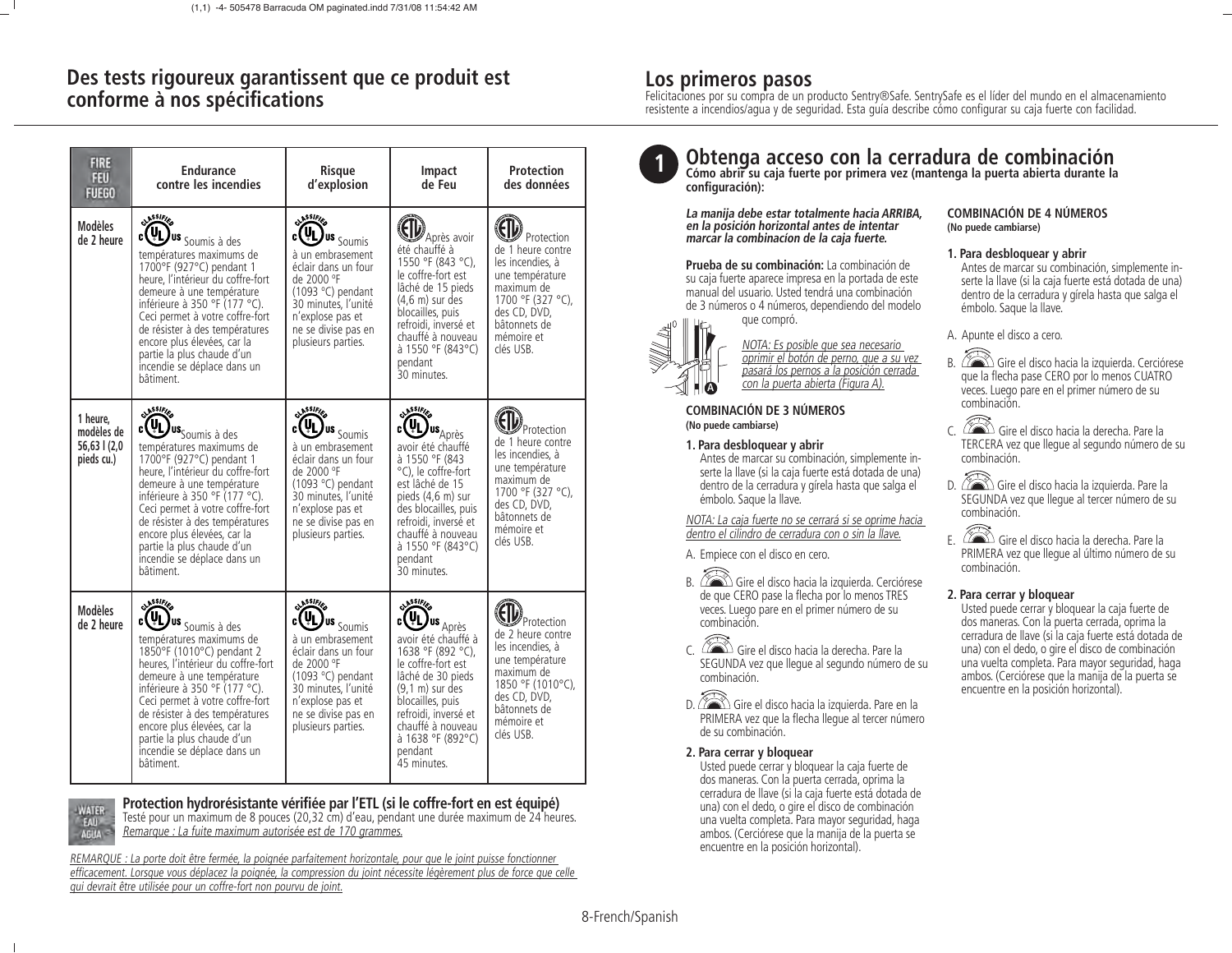

# **Obtenga acceso con la cerradura electrónica básica**



**La manija debe estar totalmente hacia ARRIBA, en la posición horizontal antes de intentar abrir su caja fuerte.**

#### **Cómo abrir su caja fuerte por primera vez (mantenga la puerta abierta durante la**

configuración): **2**

**1**

1. Quite y deseche el tornillo (si la caja fuerte está dotada de uno) en la base de la caja de cerradura.

2. Gire la caja de cerradura electrónica hacia la derecha (en sentido del reloj) desde las 12:00 hasta las 2:00 y quítela.

- Inserte 4 pilas AA nuevas (no incluidas) para operar la cerradura.
- Reponga la caja de cerradura electrónica y gírela hacia la izquierda (hasta las 12:00) para rearmar.

#### NOTA: El LED amarillo se encenderá cuando es necesario reemplazar las pilas.

3. Gire la llave (si su caja fuerte está dotada de una cerradura de llave) hacia la derecha para que salga el cilindro de la cerradura.



4. Entre el código de fábrica (impreso en la primera página de esta guía). Cuando aparece la luz verde, usted tiene cuatro segundos para bajar la manija para abrir la caja. Pruebe esto varias veces antes de proceder al siguiente paso.

NOTA: Puede ser necesario oprimir el botón de perno que, a su vez, pasará los pernos a una posición cerrada con la puerta abierta (Figura A).

#### **Para desbloquear la caja fuerte:**

Entre el código de fábrica de 5 dígitos, un código de usuario preprogramado, o un PIN de usuario preprogramado (Instrucciones de programación a continuación). Cuando se enciende el LED verde, usted tiene 4 segundos para girar la manija y abrir la caja fuerte.

# **Para bloquear la caja fuerte:**

Cierre la puerta y devuelva la manija a la posición horizontal. Para mayor seguridad, oprima la cerradura de llave (si la caja fuerte está dotada de una) con el dedo.

# NOTA: Si su unidad está dotada de una

 empaquetadura resistente a agua es posible que se necesite presión adicional en la esquina izquierda de la puerta antes de poder devolver la manija a la posición horizontal.

# **Códigos de acceso**

Hay 3 maneras posibles de desbloquear y obtener acceso a la caja fuerte:

## **1. Código de fábrica**

(Indicado en la primera página de esta guía) Usted siempre podrá abrir la caja fuerte entrando el código de fábrica de 5 dígitos prefijado. Este código no puede borrarse.

## **2. Código de usuario**

Si usted prefiere usar su propio código, podrá programar la caja fuerte para abrirse usando un código de usuario de 5 dígitos de su elección.

#### **3. PIN de usuario**

 Si desea dar a otra persona acceso temporal a la caja fuerte, podrá programar un PIN de usuario de 5 dígitos que luego podrá borrarse.

#### **Programación del código de usuario** NOTA: Se permite un (1) código de usuario.

#### **Para añadir:**

1. Oprime la tecla de programación, luego entre el código de fábrica de 5 dígitos.

2. Entre el código de usuario de 5 dígitos de su elección.

#### **Para borrar:**

1. Oprime la tecla de programación.

2. Entre el código de fábrica de 5 dígitos dos veces.

#### **Programación del PIN de usuario** NOTA: Se permite (1) PIN de usuario.

#### **Para añadir:**

- 1. Oprime la tecla de programación 2 veces.
- 2. Entre su código de usuario de 5 dígitos.
- 3. Entre el PIN de usuario de 5 dígitos de su elección.

# **Para borrar:**

1. Oprime la tecla de programación 2 veces. 2. Entre su código de usuario de 5 dígitos.

3. Entre 0, 0, 0, 0, 0.



**3**

# **Obtenga acceso con la cerradura electrónica básica continuación**

NOTA: Si parece que su caja fuerte no está funcionando, compruebe las pilas antes de llamar a Servicio a Clientes de Sentry.

## **Señales**

Su caja fuerte con cerradura electrónica se comunica mediante varias señales audiovisuales:

#### **LED rojo (Error) + tres pitidos indica uno de los siguientes:**

- 1. Usted ha oprimido la tecla de programación fuera de secuencia.
- 2. Usted ha entrado un código o PIN de usuario inválido.
- 3. Usted ha dejado transcurrir 5 segundos o más entre entradas de teclado.
- 4. Se enciende después de entrar tres códigos inválidos consecutivos y permanece encendido durante (el modo de período de demora de 2 minutos).

#### **LED verde solamente:**

- 1. Se ENCIENDE después que entre un código válido y permanece encendido durante el período de 4 segundos durante el cual puede abrirse la caja fuerte.
- 2. Se ENCIENDE en el modo de Programación de Código después y permanece encendido hasta que haya terminado de entrar un código de 5 dígitos.

#### **LED amarillo:**

 1. Se ENCIENDE cuando es necesario reemplazar las pilas.

# **Obtenga acceso con la cerradura electrónica avanzada**



**Cómo abrir su caja fuerte por primera vez (mantenga la puerta abierta durante la**  configuración)

cerradura.

1. Quite y deseche el tornillo (si la caja fuerte está dotada de uno) en la base de la caja de





- Inserte 4 pilas AA nuevas (no incluidas) para operar la cerradura.
- Reponga la caja de cerradura electrónica y gírela hacia la izquierda (hasta las 12:00) para rearmar.
- 3. Gire la llave (si su caja fuerte está dotada de una cerradura de llave) hacia la derecha para que salga el cilindro de la cerradura.
- 4. Entre el código de fábrica (impreso en la primera página de esta guía), luego oprime la tecla de

Programación/Entrar. Cuando el icono de candado abierto ( $\blacksquare$ ) aparece, usted tiene cuatro segundos para bajar la manija para abrir la caja. Pruebe esto varias veces antes de proceder al siguiente paso.

NOTA: Puede ser necesario oprimir el botón de perno que, a su vez, pasará los pernos a una posición cerrada con la puerta abierta (Figura A).



# **Para desbloquear la caja fuerte:**

Entre el código de fábrica de 5 dígitos, un código de preprogramado, o un código de usuario preprogramado (Instrucciones de programación a continuación) y luego oprima la tecla de Programación/Entrar. Cuando aparece el icono de candado abierto  $(\blacksquare)$ , usted tiene 4 segundos para girar la manija y abrir la caja fuerte.

# **Para bloquear la caja fuerte:**

Cierre la puerta y devuelva la manija a la posición horizontal. Para mayor seguridad, oprima la cerradura de llave (si la caja fuerte está dotada de una) con el dedo.

## NOTA: Si su unidad está dotada de una

empaquetadura resistente a agua es posible que se necesite presión adicional en la esquina izquierda de la puerta antes de poder devolver la manija a la posición horizontal.

9-Spanish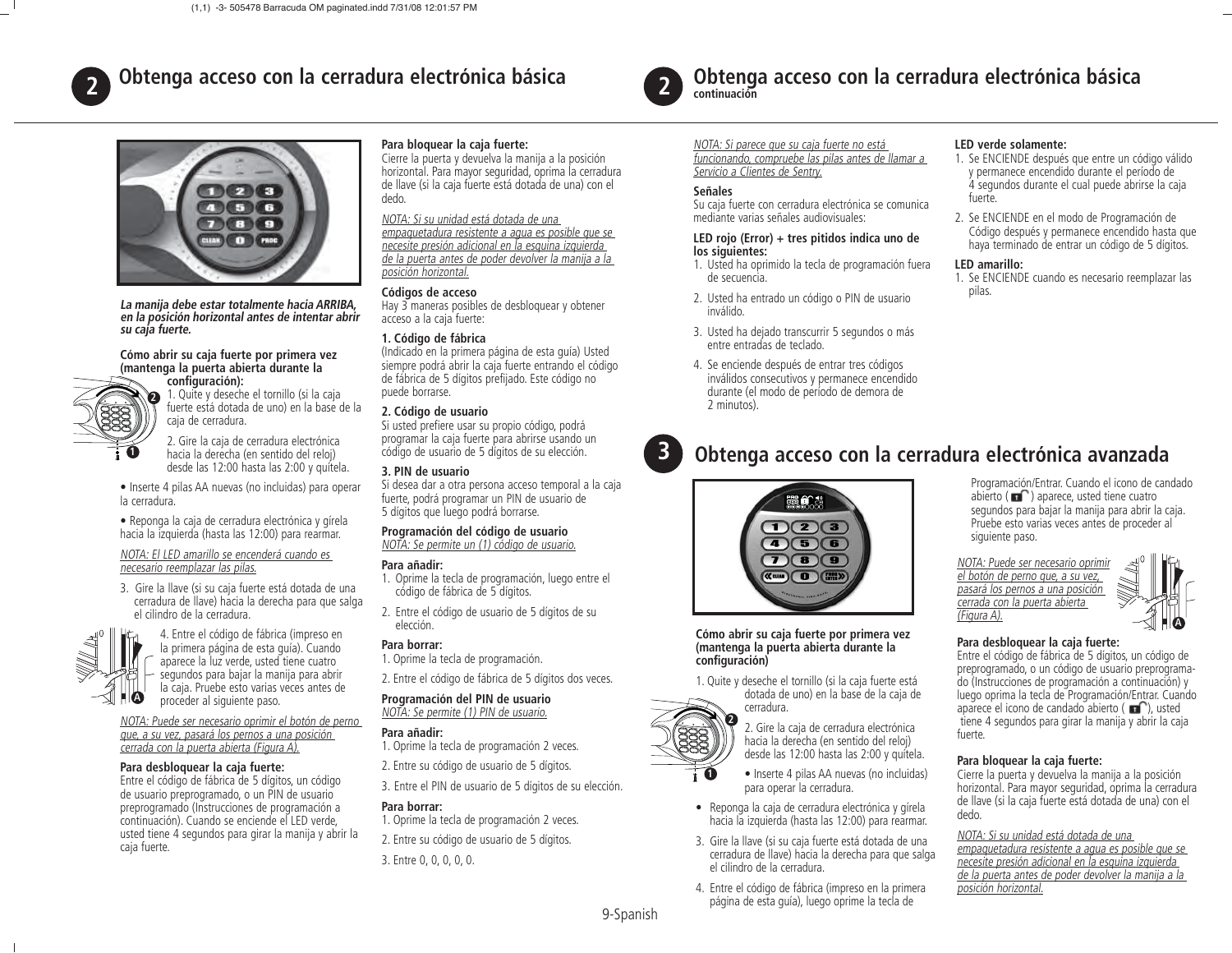

# **Obtenga acceso con la cerradura electrónica avanzada continuación**

#### **Reemplazo de pilas**

Se encenderá el icono de pilas ( $\Box$ ) cuando hay que reemplazar las pilas. No se borran los códigos cuando se quitan las pilas para reemplazo. Véase "Cómo abrir su caja fuerte por primera vez".

#### NOTA: Si parece que su caja fuerte no está funcionando, compruebe las pilas antes de llamar a Servicio a Clientes de Sentry.

#### **Identifi cación de iconos**

- (Error) indica uno de los siguientes: 1. Usted ha oprimido la tecla de Programación fuera de secuencia.
- 2. Usted ha entrado un código inválido.
- 3. Usted ha dejado transcurrir 5 segundos o más entre toques de tecla.
- 4. Usted ha oprimido la tecla durante el modo de período de demora.

(Program) Se enciende después de oprimir la tecla de programación y permanece encendido durante la programación del código de administrador <sup>o</sup> de usuario.

 (Modo de período de demora) Se enciende después de entrar tres códigos inválidos consecutivos y permanece encendido durante el modo de período de demora de 2 minutos.

# **Códigos de acceso**

Hay 3 maneras posibles para desbloquear y obtener acceso a la caja fuerte:

NOTA: Mantenga un registro del código de fábrica, códigos de usuario y administrador y guárdelos en un lugar seguro que no sea dentro de esta caja fuerte.

# **1. Código de fábrica**

(Indicado en la primera página de esta guía). Siempre podrá abrir la caja fuerte entrando el código de fábrica de 5 dígitos prefijado. Este código no puede borrarse.

# **2. Código de administrador**

Si prefiere usar su propio código, podrá programar la caja fuerte para que se abra con un código de administrador de 4 a 8 dígitos de su elección.

# **3. Código de usuario**

Si desea dar a otra persona acceso temporal a la caja fuerte, podrá programar un código de usuario de 4 a 8 dígitos que luego puede borrarse.

# NOTA: Recuerde, una vez que haya elegido sus

códigos de acceso, abra la unidad primero y luego pruébela con la puerta abierta. Un código todo de ceros no es válido.

**Programación del código de administrador**  NOTA: Se permite un (1) código de administrador.

# **Para añadir:**

- 1. Oprime la tecla de Programación/Entrar, luego entre el código de fábrica de 5 dígitos y después oprime la tecla de Programación/Entrar.
- 2. Un icono de caja encendida vacía  $\Box$ ) significa que no hay código de administrador programado. Un icono de casilla encendida\* ( $\bigoplus$ ) significa que hay un código de administrador programado.
- 3. Entre un código de 4 a 8 dígitos y luego oprime la tecla de Programación/Entrar para terminar la programación del código en la unidad.

# **Para borrar:**

- 1. Oprime la tecla de Programación/Entrar, luego entre el código de fábrica de 5 dígitos y luego oprime la tecla de Programación/Entrar.
- 2. Un icono de casilla encendida\*  $(\blacksquare)$  indica que hay un código programado que se puede borrar.
- 3. Oprime 0, 0, 0, 0, luego la tecla de Programación/ Entrar para borrar el código de administrador. (0, 0, 0, 0, Programación/Entrar).

NOTA: Para regresar al principio cuando está programando un código de administrador, espere 5 segundos y se acabará el período de demora de la cerradura. Luego podrá empezar de nuevo.

# **Programación del Código de usuario**

NOTA: Se permiten seis (6) códigos de usuario.

# **Para añadir:**

- 1. Oprime la tecla de Programación/Entrar 2 veces, entre el código de administrador y luego oprime la tecla de Programación/Entrar.
- o más<br>
entre el código de fábrica de 5 dígitos y luego<br>
opime la teda de Programación/Entrar.<br>
nodo de la vino código programado que se puede borrar.<br>
opimir a lo vino de casilla encendra \* (**C**<sub>B</sub>) indica que<br>
encidid 1. Oprime la tecla de Programación/Entrar, luego<br>
entre el código de fábrica de 5 digitos y luego<br>
o más<br>
en el código de fábrica de Spiditos y luego<br>
hodo de<br>
2. Un icono de casilla encendida\* (G) indica que<br>
hay un códi **Para borrar:**<br>
a bornar: de la ele Programación/Entrar, luego<br>
entre el cidigo de fábrica de 5 dígitos y luego<br>
entre el cidigo de fábrica de 5 dígitos y luego<br>
2. Un icono de casilla encendida <sup>\*</sup> (**CB**) inclica que<br>
ha 2. Use << o >> para cambiar entre las casillas encendidas. Un icono de casilla vacía  $\Box$ ) significa que está disponible para la entrada de un código; un icono de casilla encendida\* ( $\blacktriangleright$ ) significa que está en uso.
	- 3. Entre un código de 4 a 8 dígitos en la posición seleccionada y oprime la tecla de Programación/ Entrar para terminar.

# **Para borrar:**

- 1. Oprime la tecla de Programación/Entrar 2 veces, entre el código de administrador y luego oprime la tecla de Programación/Entrar.
- 2. Use << o >> para llegar hasta el icono de casilla encendida\*  $(\mathbf{F})$  a borrarse.
- France decionada y oprime la tecla de Programación/<br>
Entrar para terminar.<br>
digo de<br>
Entrar para terminar.<br>
1. Oprime la tecla de Programación/Entrar 2 veces,<br>
oral a la caja<br>
entre el código de administrador y luego opri 3. Oprime 0, 0, 0, 0, luego la tecla de Programación/ Entrar para borrar el usuario seleccionado. (0, 0, 0, 0, Programación/Entrar).

10-Spanish NOTA: Para encender o apagar el bíper, oprime la tecla 0 y luego la tecla de Programación/Entrar. (0, Programación/Entrar).



B

C

D

F

A

# **Montaje en el piso (opcional)**

# **El conjunto opcional (Figura A) contiene (incluido en modelos selectos solamente):**

- (2) Tirafondos
- (2) Arandelas
- (2) Anclajes de mampostería

#### **Herramientas necesarias para el montaje en el piso:**  • Taladro

- Llave inglesa
- Broca de taladro de 7⁄16" (11,0 mm)

**Anclaje en madera:** Broca de taladro de 9⁄32" (7,2 mm)

**Anclaje en mampostería:**  Broca de taladro de 3⁄8"(9,50 mm)

# **Instrucciones:**

- 1. Vuelque la caja fuerte en su lado derecho (bisagras de la puerta horizontal con el piso).
- 2. Desbloquee la caja fuerte y abra la puerta.
- 3. Mire el fondo de la caja para localizar dos indentaciones en esquinas opuestas. Usando la broca de taladro de 7⁄16" (11,0 mm), taladre un agujero a través de cada indentación, en sentido perpendicular al fondo de la caja fuerte (Figura B). • Bree meader and the 1716" (11,0 mm)<br>
Anciaje en madera:<br>
Roca de taladro de 7/16" (11,0 mm)<br>
Anciaje en madera:<br>
Roca de taladro de 922" (7,2 mm)<br>
Anciaje en mampostería:<br>
Bree de mampostería:<br>
Intervections con design So the four and the frequencies of the state and the state of the state of the state of the state of the state of the state of the state of the state of the state of the state of the state of the state of the state of the Anclaje en madera:<br>
Broca de taladro de 932" (7,2 mm)<br>
luego a travé<br>
duego a travé<br>
Stroca de taladro de 32" (9,50 mm)<br>
Instrucciones:<br>
Instrucciones:<br>
Instrucciones:<br>
Instrucciones:<br>
Luegla caja fuerte en su lado<br>
de la **Example and the constraints** of the phase of the constraints of the constraints of the constraints of the constraints of the constraints of the constraints of the constraints of the constraints of the constraints of the **For both control of the control of the set of the set of the set of the set of the set of the set of the set of the set of the set of the set of the set of the set of the set of the set of the set of the set of the set o** • Llave inglesa<br>
• Broca de taladro de 7/16" (11,0 mm)<br>
• Broca de taladro de 7/16" (11,0 mm)<br>
• Broca de taladro de 9/32" (7,2 mm)<br>
• Broca de taladro de 9/32" (7,2 mm)<br>
• Luego a través de la caja fuera en **sur alitar d** 
	- 4. Cierre la puerta y ponga la caja fuerte en posición parada. Colóquela en la posición deseada y abra de nuevo la puerta.
	- 5. Use un tornillo o broca de taladro para marcar el piso a través de los dos agujeros (Figura C).
	- 6. Mueva la caja fuerte a un lado para despejar los puntos marcados para taladrar.
	- 7. Taladre el piso:

A. Para madera: Usando la broca de taladro para madera, taladre un agujero de 2-1⁄2" (64 mm) de profundidad en cada punto marcado (Figura D).

 B. Para mampostería: Usando la broca de taladro para mampostería, taladre un agujero de 2-1⁄2" (64 mm) de profundidad en cada punto marcado

(Figura D). Instale un anclaje de mampostería en cada agujero.

- 8. Reponga la caja fuerte en la posición deseada, con los agujeros en la caja fuerte alineados con los agujeros en el piso.
- 9. Sujeción de la caja fuerte: A. Para madera: Pase cada tirafondo através de una arandela, luego a través de la caja fuerte y dentro del agujero del piso. Apriétalo con la llave inglesa (Figura E).

B. Para mampostería: Pase cada tirafondo a través de una arandela, luego a través de la caja fuerte y dentro del anclaje de mampostería. Apriete con la llave inglesa. (Figura F).

NOTA: Taladre agujeros a través de las patas solamente, no a través de la parte trasera o los lados. El montaje/desmontaje de la unidad es por cuenta y discreción del consumidor. Sentry Group no es responsable por costos algunos incurridos si es necesario reemplazar la unidad.